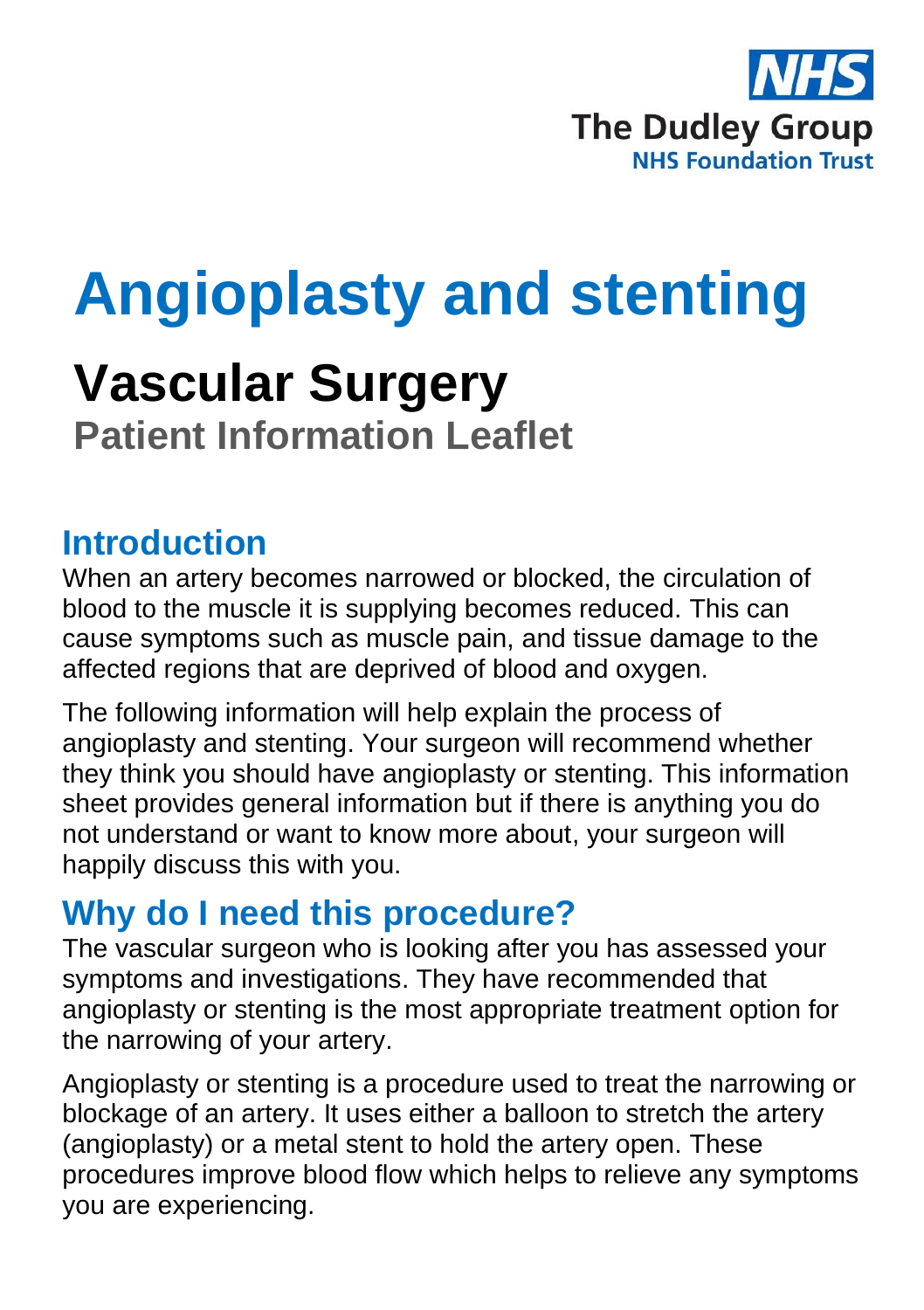## **What are the benefits?**

- Compared to surgical procedures such as bypass surgery, balloon angioplasty and stent placement are much less invasive and relatively low-risk procedures.
- These procedures are performed using a local anaesthetic. No general anaesthetic is required in the majority of patients.
- No surgical cut is needed only a small nick in the skin that does not have to be stitched to close it.
- You will be able to return to your normal activities a few days after the procedure.

#### **How successful is angioplasty and stenting?**

Angioplasty and stenting is successful in treating the narrowing or blockage of an artery in the vast majority of people in the short term (90 to 95 out of every 100 people). In the long term, this number will be slightly lower. In the small number of people where the procedure is unsuccessful, a surgical bypass operation may be offered as an alternative.

#### **What are the risks?**

There are potential complications associated with every procedure and it is important that we make you aware of these. The overall risk of the procedure is extremely low. The potential risks can be divided into the following categories:

#### **At the puncture site:**

- Some bruising is common after an artery puncture.
- Very rarely, significant bleeding from the artery or blockage of the artery can occur which may require a small operation. The risk of requiring an operation is less than one out of every 100 people.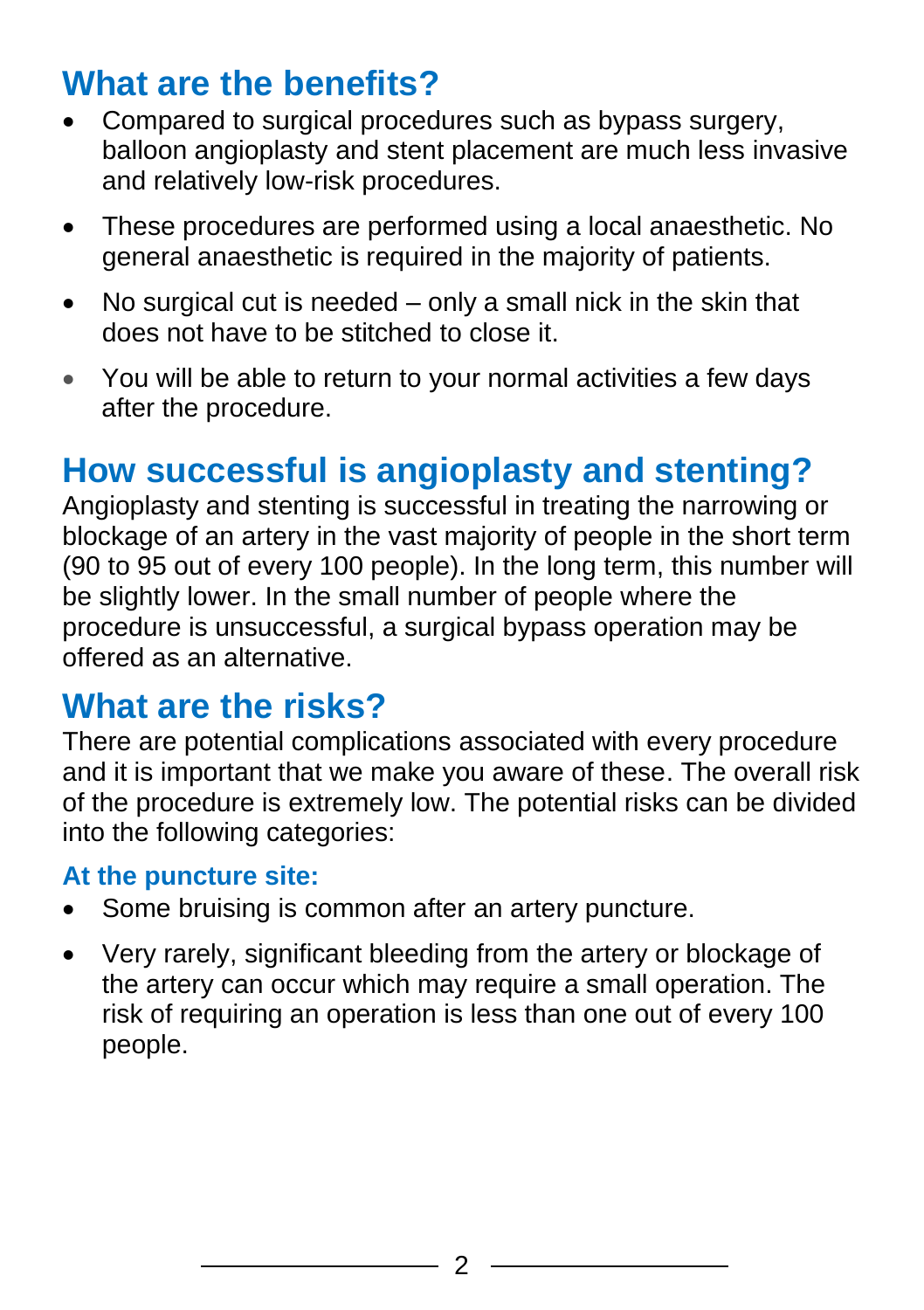#### **Related to the contrast (X-ray dye):**

- Some people experience an allergic reaction to the X-ray contrast dye used during the procedure. In most cases, this is minor but very rarely; a reaction may be severe and require urgent treatment with medicines. This happens to about one out of every 3,000 people.
- In some people, the X-ray contrast dye can affect kidney function. If you are likely to be at risk of this, special precautions will be taken to reduce the chances of this problem occurring.
- If you have diabetes and you are taking metformin tablets, you should not take them on the day of the procedure and for 48 hours after the procedure. We will tell you what to do about this before you come in for your procedure.

#### **Related to the treatment:**

- Blood vessel blockage can occur after angioplasty of a narrowed artery. It can sometimes be treated with a stent.
- A tear in a blood vessel after an angioplasty occurs infrequently. This can sometimes be treated in the X-ray department by putting a stent with a covering around it (stent-graft) into the artery to seal the tear. If this is not possible, you may need an operation to repair the artery.
- Small fragments from the lining of the artery can occasionally break off and lodge in an artery below the angioplasty site. This may also require an operation to 'fish out' the fragment if it is causing a problem with blood flow.

The overall risk of requiring an operation is low. About one to two people out of every 100 will need one.

#### **Other complications**

If the artery in the elbow is used, the tube will pass one or more of the arteries supplying the brain. There is a very small risk that a blood clot could form and cause a stroke. About one to two people out of every 100 may get one.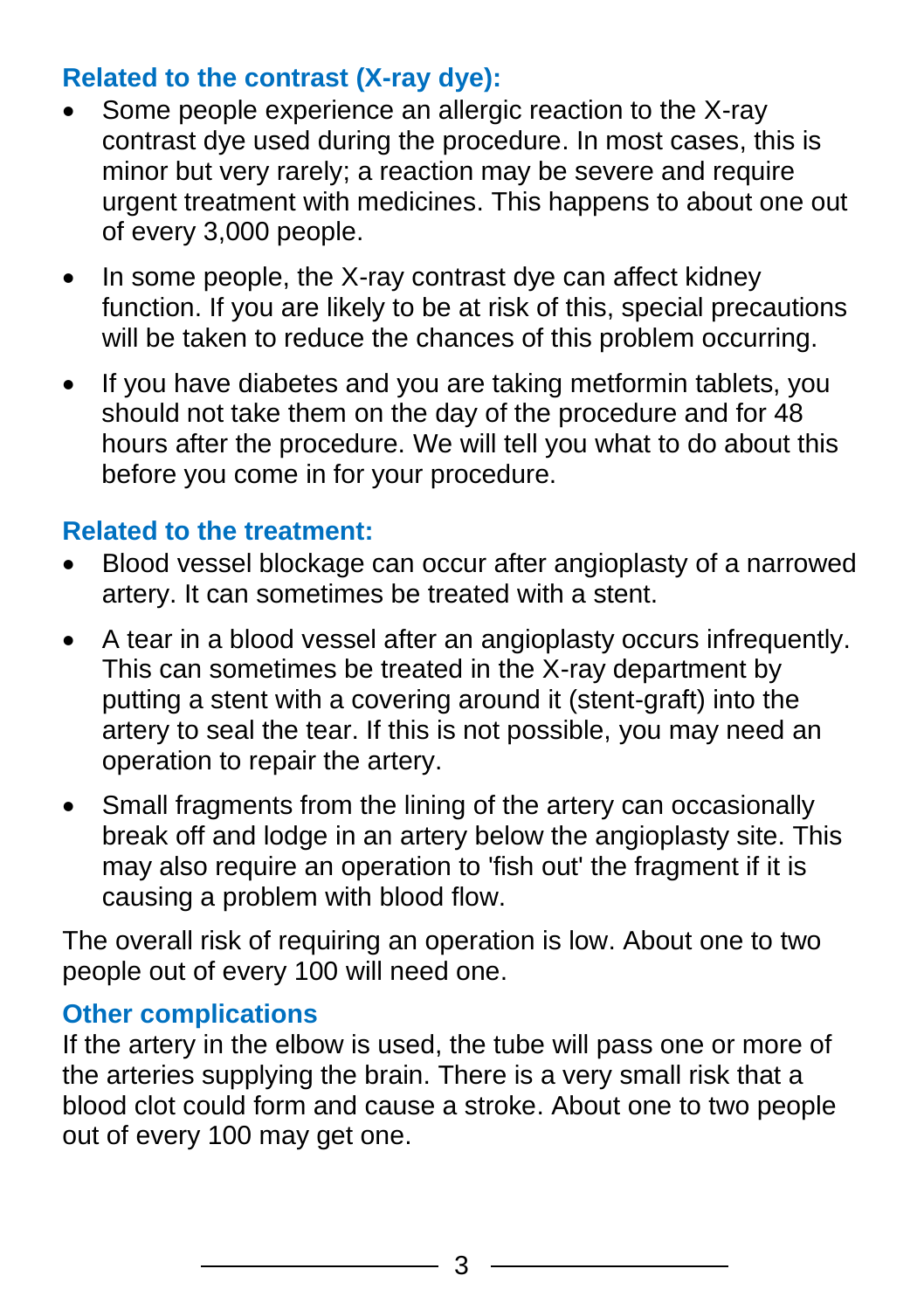## **What are the alternatives?**

Your consultant has assessed your symptoms and investigations and has advised that angioplasty or stenting is the most appropriate treatment option for you. However, it is your choice as to whether you have this procedure. Surgery may not be offered, depending on your symptoms, as this holds a higher risk of complications.

## **Do I need to come to hospital for the procedure?**

Yes. We will send you an appointment for a week before the procedure for the pre-assessment clinic. At this appointment, nurses will assess you to check that you are fit enough to have the procedure and take some blood for routine tests. This will also give you the opportunity to ask any further questions you may have.

The procedure itself is usually performed as a day case. This means you will only need to be in hospital for the day.

## **What does the procedure involve?**

The procedure is performed in the vascular X-ray department by a radiologist (X-ray doctor).

Local anaesthetic is used to numb the skin and a small tube is placed in the artery in the groin. In some cases, it may not be possible to use the groin artery and an alternative artery in the elbow is used.

A series of pictures are then taken of the arteries by injecting X-ray dye (contrast) into the tube. The contrast will give you a warm feeling each time it is injected and may give you the feeling of wanting to pass water. Do not be alarmed, this is normal.

Under X-ray guidance, the radiologist will:

- Pass a fine wire and tube through the narrowing or blockage in the artery.
- Pass a special tube with a balloon on the end of it across the narrowing or blockage.
- Stretch the artery by inflating the balloon.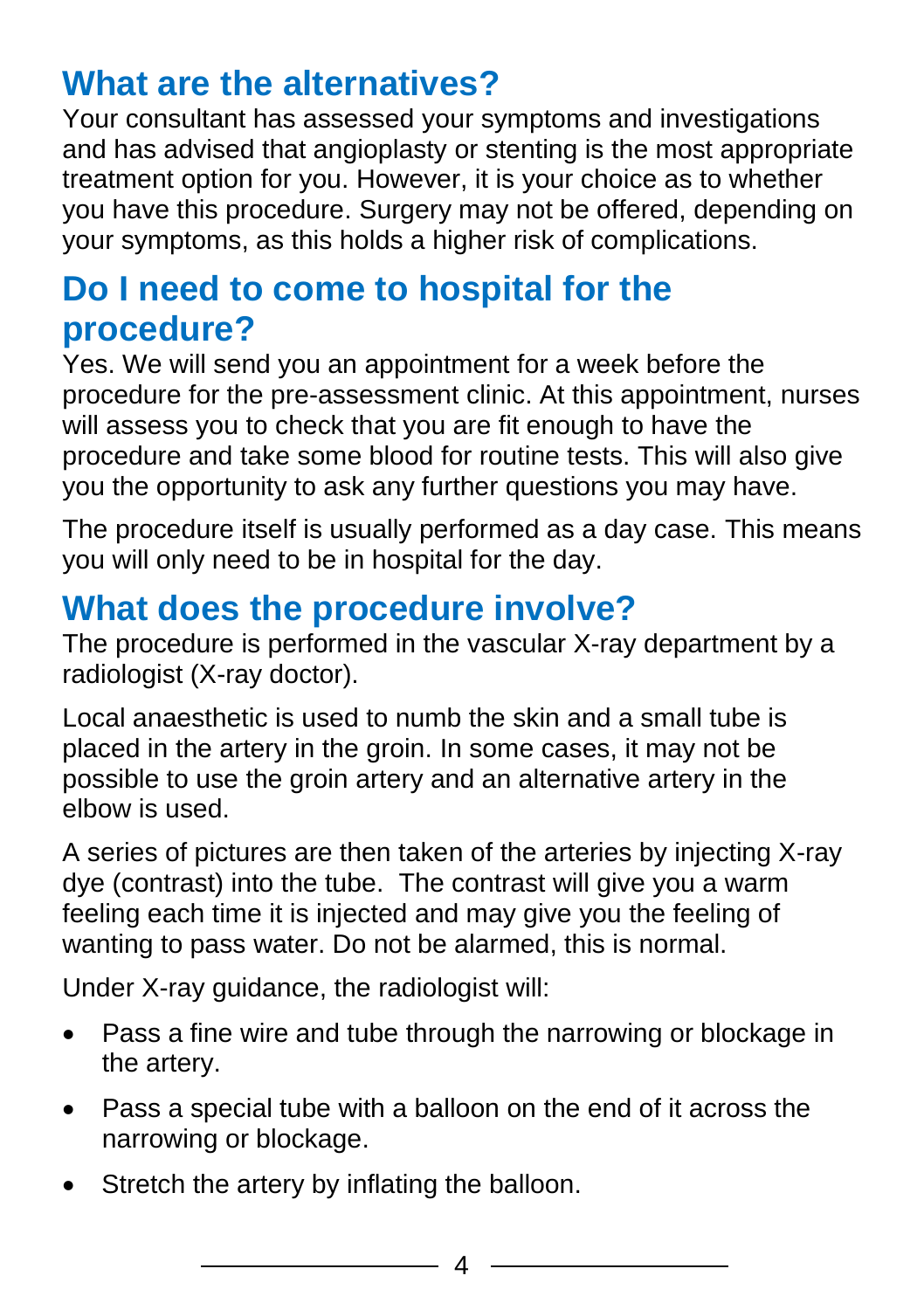The balloon is then deflated and removed from the artery. Further pictures are taken to check if the angioplasty has been successful. The angioplasty may need to be repeated.

If the angioplasty fails to improve the blood flow, a metal scaffold (stent) can be placed in the artery. Once the stent is in place, it cannot be removed and will eventually become covered by the lining of the artery.

### **How long does the procedure take?**

The procedure generally takes about 45 to 60 minutes to perform.

#### **What happens after the procedure?**

At the end of the procedure, the radiologist will remove the tube from your groin or elbow. The doctor or nurse will press over the entry site in the groin or elbow for 10 minutes until the artery stops bleeding.

Once the bleeding has stopped, you will need to remain flat in bed for six hours and then be allowed to sit up. A nurse will take you back to the ward after the procedure. It is important for you to lie relatively still during this time to prevent the artery from bleeding again. Sitting up will put pressure on the groin and may cause it to bleed.

In some cases, the radiologist will place a special 'plug' over the hole in the artery at the end of the procedure to stop the bleeding. If this is the case, that particular artery should not be used for any procedures for three months.

After six hours of bed rest, you will be able to get out of bed. The nurses will check whether you have any bleeding from the puncture site. Normally, you will be able to go home the same evening if you have a responsible adult with you at home.

Sometimes, you will need to stay in hospital overnight if a longer period of bed rest is needed.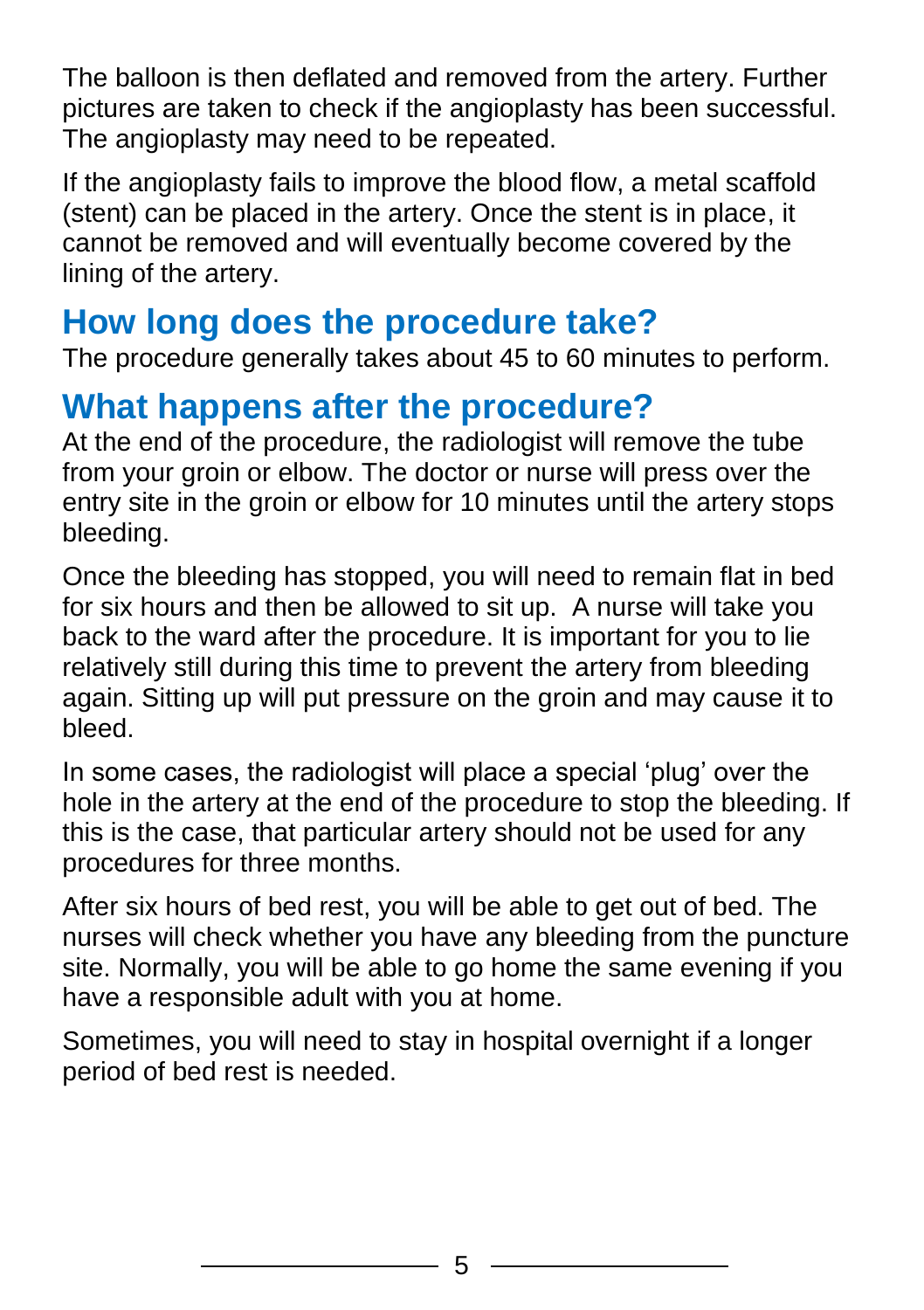## **What happens when I get home?**

Once at home, you will need to rest for a couple of days and avoid heavy lifting, for example, shopping bags or the vacuum cleaner. After that, you will be able to return to normal activity and we will actively encourage you to walk on a daily basis.

If you notice bleeding from the puncture site, apply pressure immediately. If you are concerned about the amount of bleeding, call an ambulance.

## **What follow-up appointments will I have?**

We will send you an outpatient appointment to see the vascular surgeon six weeks after the procedure to check your progress.

### **Is there anything I can do to help?**

You cannot do anything to relieve the actual narrowing or blockage.

However, you can improve your general health by taking regular exercise, stopping smoking and reducing the fat in your diet. If you would like help with stopping smoking, please contact a member of the Let's Get Healthy Dudley Team on 01384 732402.

These actions will help slow down the hardening of the arteries which caused the problem in the first place, and may avoid the need for further treatment in the future.

## **Can I find out more?**

You can find out more from the following weblinks:

#### **British Heart Foundation**

[www.bhf.org.uk/](https://www.bhf.org.uk/)

#### **Circulation Foundation**

[www.circulationfoundation.org.uk](http://www.circulationfoundation.org.uk/)

#### **The Vascular Society**

[www.vascularsociety.org.uk](http://www.vascularsociety.org.uk/)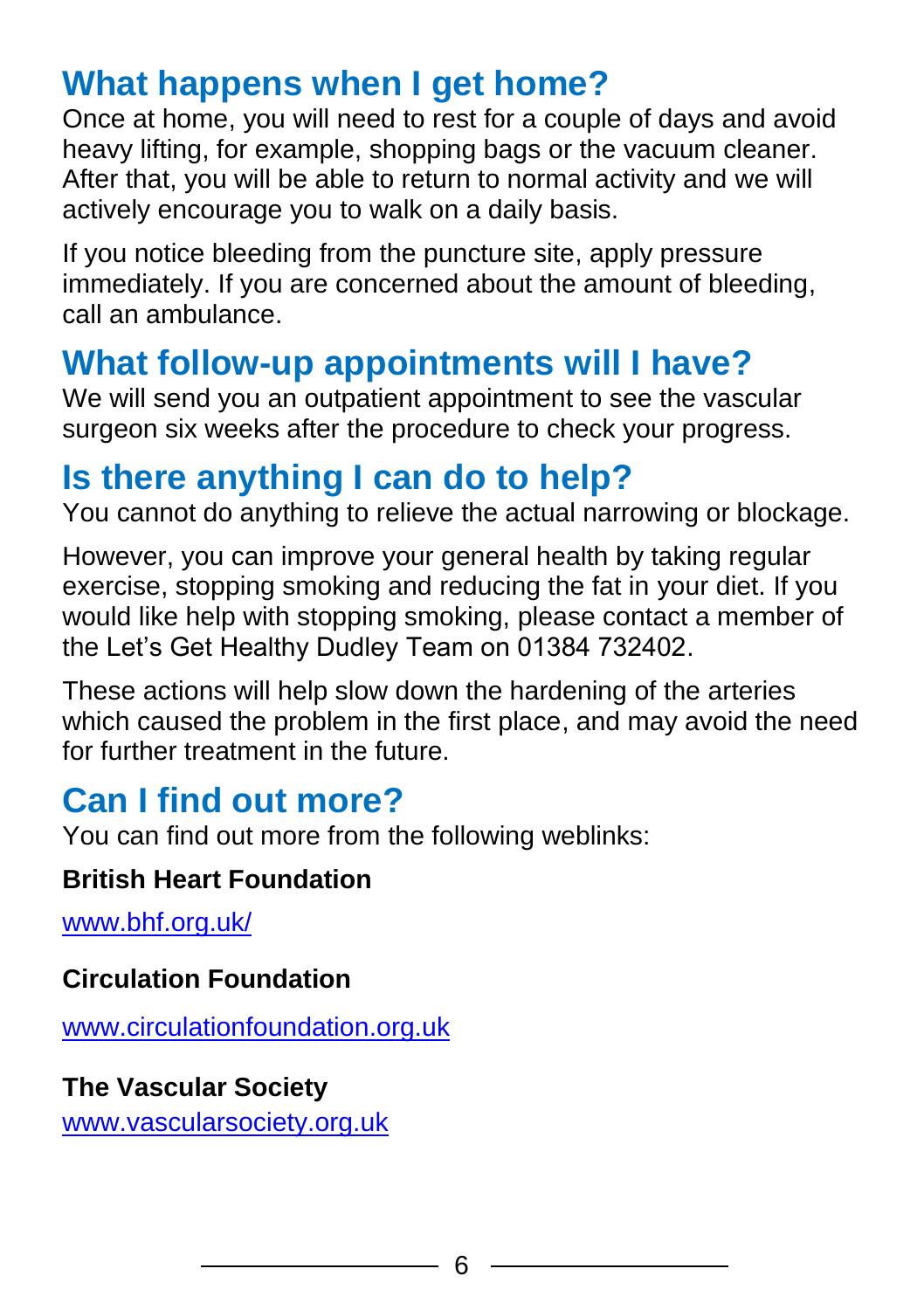## **Contact information**

If you have any questions, or if there is anything you do not understand about this leaflet, please contact your consultant or vascular nurse on the telephone numbers below:

| <b>Mrs Shiralkar</b> | <b>Consultant vascular</b> | 01384 244246     |  |
|----------------------|----------------------------|------------------|--|
|                      | surgeon                    |                  |  |
| Mr Pathak            | <b>Consultant vascular</b> | 01384 244245     |  |
|                      | surgeon                    |                  |  |
| Mr Rehman            | <b>Consultant vascular</b> | 01384 244176     |  |
|                      | surgeon                    |                  |  |
| Mr Newman            | <b>Consultant vascular</b> | 01384 244243     |  |
|                      | surgeon                    |                  |  |
| Mr Wall              | <b>Consultant vascular</b> | 01384 456111     |  |
|                      | surgeon                    | ext. 1235        |  |
| <b>Sharron</b>       | Vascular nurse             | 01384 456111     |  |
| <b>Trouth/Vicky</b>  | specialists                | ext. 2456        |  |
| Baker/Leanne         |                            | (answer machine) |  |
| <b>Barker</b>        |                            |                  |  |

#### **Russells Hall Hospital, Dudley**

#### **New Cross Hospital, Wolverhampton**

| Mr Garnham       | <b>Consultant vascular</b> | 01902 695977 |
|------------------|----------------------------|--------------|
|                  | surgeon                    |              |
| Mr Hobbs         | Consultant vascular        | 01902 695971 |
|                  | surgeon                    |              |
| Paula            | Vascular nurse             | 01902 695984 |
| Poulton/Paulette | specialists                |              |
| Asbury-Millwood  |                            |              |

#### **Manor Hospital, Walsall**

| Mr Khan           | Consultant vascular<br>surgeon | 01922 721172<br>ext. 6669 |
|-------------------|--------------------------------|---------------------------|
| <b>Beth Smith</b> | Vascular nurse<br>specialist   | 01902 721172<br>ext. 7648 |